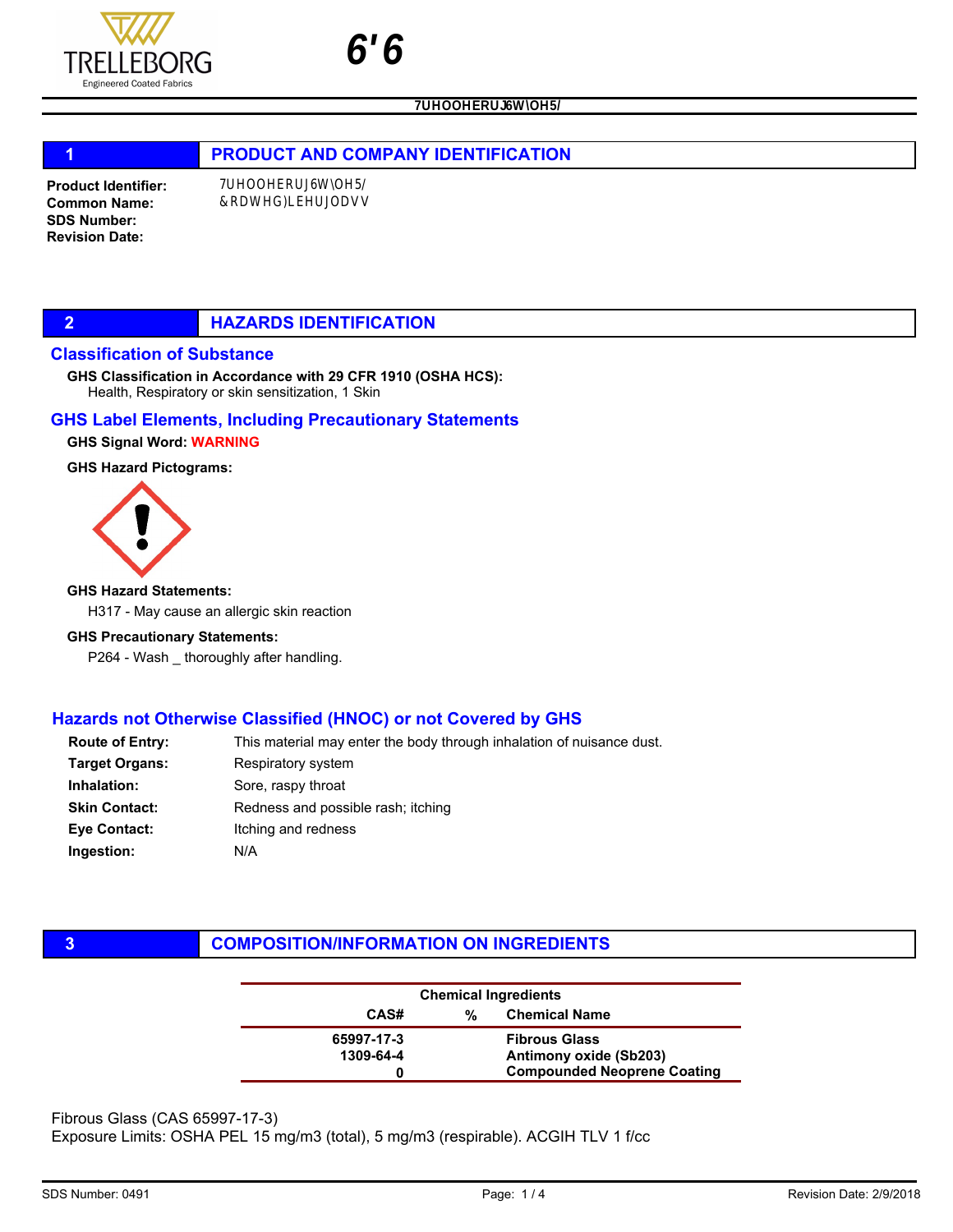# 4 FIRST AID MEASURES

Inhalation: Remove person to fresh air. If condition persists, seek medical attention. Skin Contact: Rinse with copious quantities of cool water. If rash or itching persists, seek medical attention. Eye Contact: Rinse with water. Do not rub eyes. Seek medical attention. Ingestion: Not applicable.

# **5 FIRE FIGHTING MEASURES**

Flash Point (Method Used): >250 C by TOC Flammable Limits

LEL: N/A UEL: N/A

Extinguishing Media: Water, carbon dioxide, or dry chemical

Special Fire Fighting Procedures: Thermal decomposiiton of fiber coating may produce an irritating mixture of smoke and fumes.

Unusual Fire and Explosion Hazards: None

# **6 ACCIDENTAL RELEASE MEASURES**

Material is a solid in roll form. If accidently released, rewind material back onto roll.

|                                                              | <b>HANDLING AND STORAGE</b>                                                                                                                                                 |
|--------------------------------------------------------------|-----------------------------------------------------------------------------------------------------------------------------------------------------------------------------|
| <b>Handling Precautions:</b><br><b>Storage Requirements:</b> | Use adequate material handling equipment.<br>Store in dry place. Use may be at temperature extremes based on product data, but storage should be<br>at ambient temperature. |

#### 8 **EXPOSURE CONTROLS/PERSONAL PROTECTION**

| <b>Engineering Controls:</b>                       | Local exhaust; dust collection                      |
|----------------------------------------------------|-----------------------------------------------------|
| <b>Personal Protective</b>                         | HMIS PP, A   Safety Glasses                         |
| Equipment:                                         | Safety glasses; cotton gloves; long sleeve clothing |
| Maah tharaughly with agan and water ofter bondling |                                                     |

Wash thoroughly with soap and water after handling

| 9                                             | <b>PHYSICAL AND CHEMICAL PROPERTIES</b> |                                      |            |  |
|-----------------------------------------------|-----------------------------------------|--------------------------------------|------------|--|
| Appearance:                                   | Black rubber                            |                                      |            |  |
| <b>Physical State:</b>                        | Solid                                   | Odor:                                | No Odor    |  |
| <b>Specific Gravity or</b><br><b>Density:</b> | 2.4                                     | Solubility:                          | Negligible |  |
| <b>Boiling Point:</b>                         | N/A                                     | <b>Freezing or Melting</b><br>Point: | $>$ 350 F  |  |
| Vapor Pressure:                               | N/A                                     | <b>Vapor Density:</b>                | N/A        |  |
| Potentia Hydrogenii:                          | N/A                                     |                                      |            |  |

10 STABILITY AND REACTIVITY

| <b>Chemical Stability:</b><br><b>Conditions to</b><br><b>Avoldentification:</b> | Material is stable.<br>None known.                 |
|---------------------------------------------------------------------------------|----------------------------------------------------|
| <b>Materials to Avoldentification:</b>                                          | Strong oxidizing agents.                           |
| <b>Hazardous Decomposition:</b>                                                 | Carbon monoxide; carbon dioxide; hydrogen chloride |
| <b>Hazardous Polymerization:</b>                                                | Will Not Occur.                                    |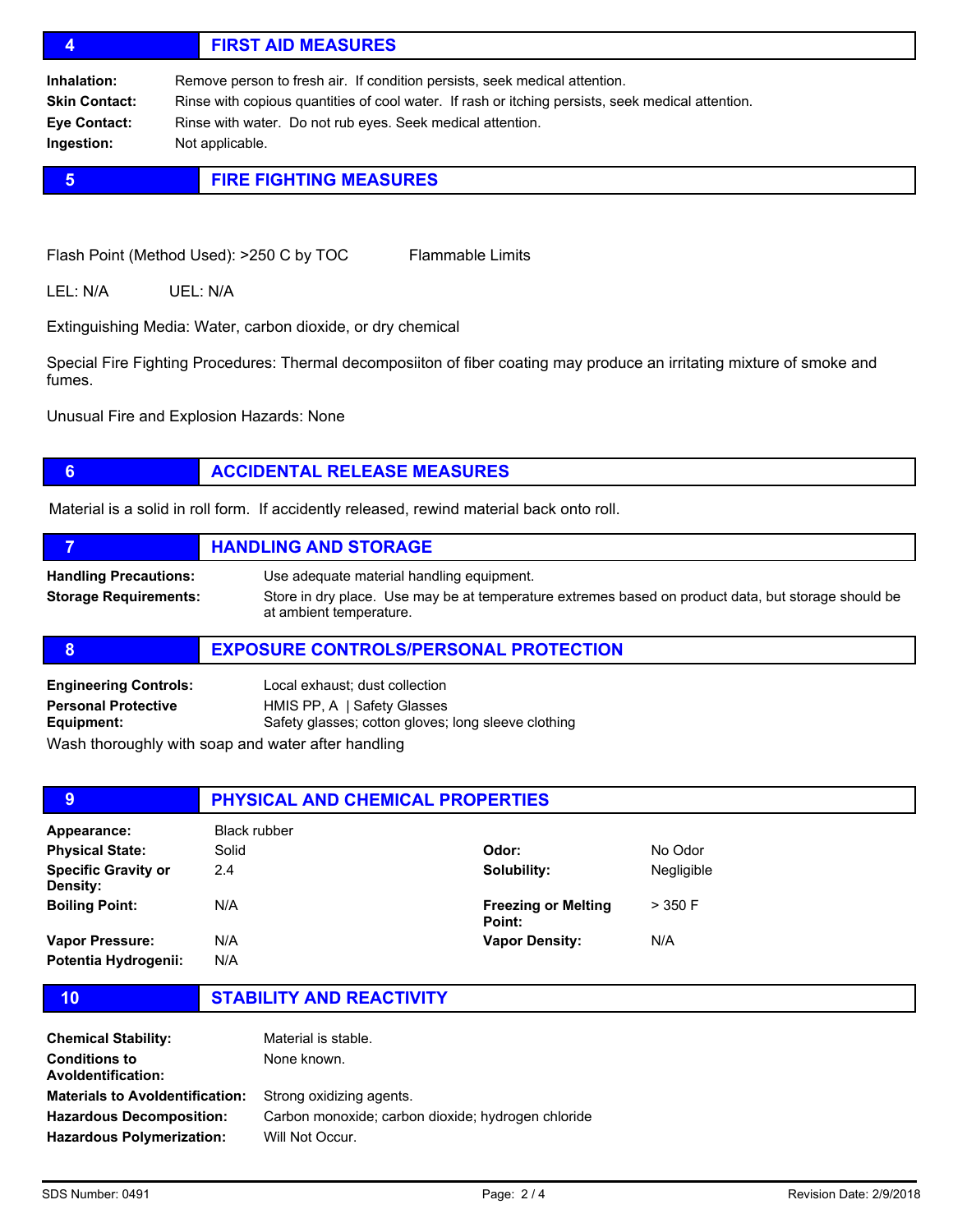11 **TOXICOLOGICAL INFORMATION** 

Direct contact with fiberglass materials or exposure to airborne fiberglass dust may irritate the skin, eyes, nose and throat. Fiberglass can cause itching due to mechanical irritation from the fibers. This is not an allergic reaction to the material. Breathing fibers may irritate the airways resulting in coughing and a scratchy throat. Some people are sensitive to the fibers, while others are not.

12 **ECOLOGICAL INFORMATION** 

No known hazards except for airborne fibers caused by nuisance dust. 10 milligrams per cubic meter for fiber diameters less than 7 microns.

| <b>DISPOSAL CONSIDERATIONS</b> |
|--------------------------------|

Incineration perferred in a federal, state, or local approved facility.

14 **TRANSPORT INFORMATION** 

None special required.

15 REGULATORY INFORMATION

Component (CAS#) [%] - CODES ----------------------------------------------------------------

Fibrous Glass (65997-17-3) [n/a%] TSCA

Antimony oxide (Sb203) (1309-64-4) [n/a%] CERCLA, CSWHS, EPCRAWPC, MASS, PA, PROP65, TSCA, TXAIR

Compounded Neoprene Coating (0) [n/a%]

Regulatory CODE Descriptions

----------------------------------------------------------------

TSCA = Toxic Substances Control Act CERCLA = Superfund clean up substance CSWHS = Clean Water Act Hazardous substances EPCRAWPC = EPCRA Water Priority Chemicals MASS = MA Massachusetts Hazardous Substances List PA = PA Right-To-Know List of Hazardous Substances  $PROP65 = CA$  Prop 65 TXAIR = TX Air Contaminants with Health Effects Screening Level